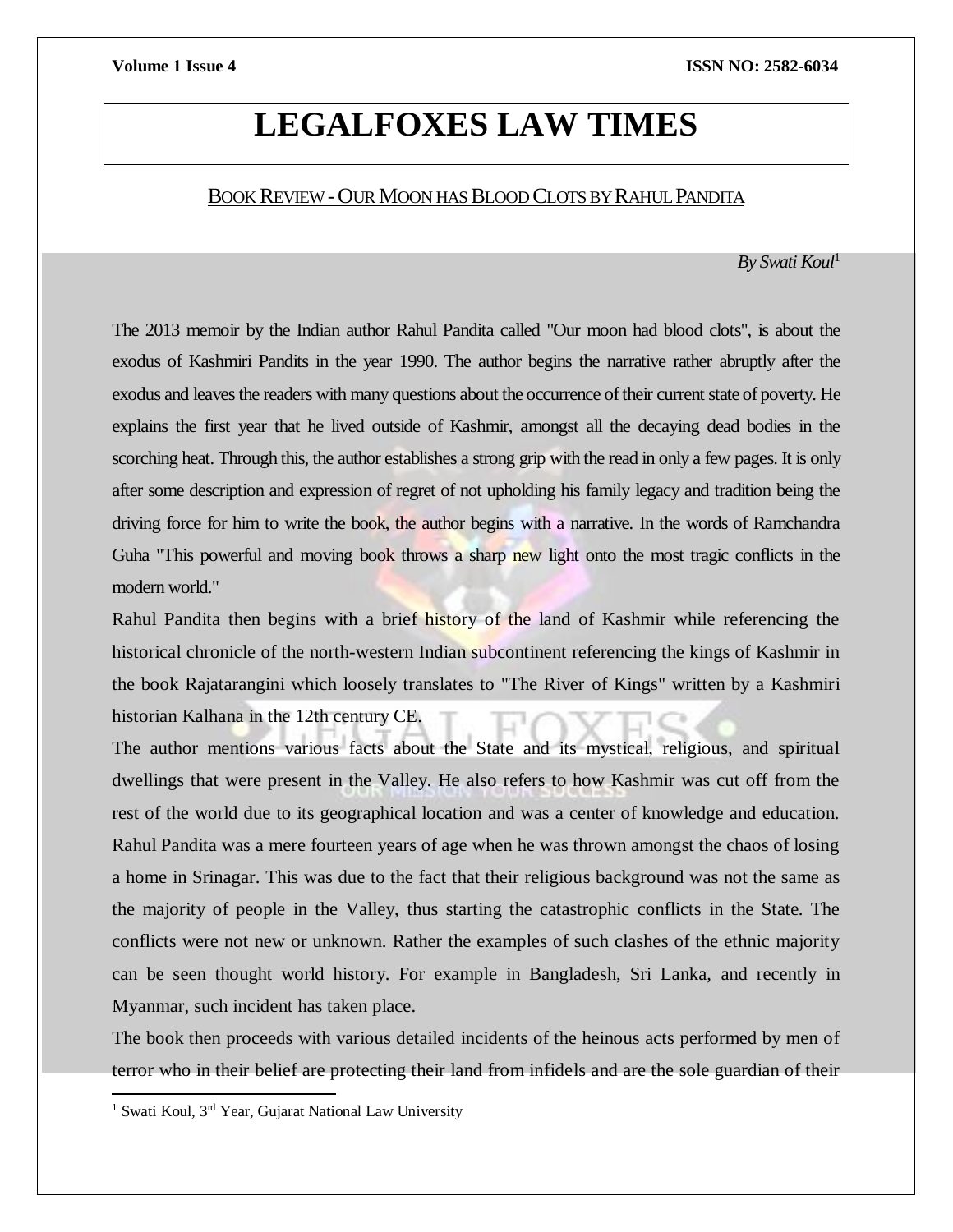# **Volume 1 Issue 4 ISSN NO: 2582-6034**

religious beliefs. Contrary to the popular belief, these accounts of deaths are not written with a sense of biasness towards a particular religion and are rather created to expand the knowledge of the world which was oblivious to the terror that was happening in the heart of the State of Jammu and Kashmir. The deaths mentioned in the memoir are factually verifiable through the news articles of Kashmir Times achieves.

One such terrorizing account referred to in the book was that of the death of the tallest leader of the KP community, Pt. Tika Lal Taploo. On 14th September 1989, The Pandit political activist was shot dead by armed men outside his residence. The killing strategized, by the enemies, so as to make the community a political orphan. The lack of effective political representation at the time of need left the entire community feeling helpless and vulnerable. This did not stop just after one death. There was then a series of target killings of Kashmiri Pandit leaders and activists. These killings were done by the Jammu Kashmir Liberation Front (JKLF) as they began a separatist insurgency for the independence of Kashmir from India.

In January 1990, massive crowds had assembled in various mosques across the valley and protested by shouting anti-India and anti-Pandit slogans. These slogans not only included the rape and death threats but also gave them a solution for their misery - change their religion to Islam. Thus began the infamous exodus of the community. In fact, on 21st January 1990, the Gawkadal massacre took place. In it the Indian paramilitary troops open fired on a group of Kashmiri protestors, killing around 50 people. However, this did not suppress the separatist movement and rather created a sense of agitation amongst the protestors.

In the next few months that followed, hundreds of Kashmiri Pandits were tortured, killed, and raped. By the end of the year, more than 3, 50,000 Pandits escaped the valley, oven overnight to take refuge in Jammu and other cities. Only a handful stayed back and was met with a disastrous end to their lives.

On February 2nd, Satish Tickoo was shot dead by his acquaintance, Farooq Ahmed Dar, also known as Bitta Karate. In a TV interview after his arrest, he confessed that he killed twenty Kashmri Pandits. Karate spent sixteen years in prison but was never convicted, the judge presiding over his case eventually set him free after a bail. It should also be noted that his case was not the only one, rather in hundreds of cases of killings of Kashmiri Pandits, not a single person was convicted.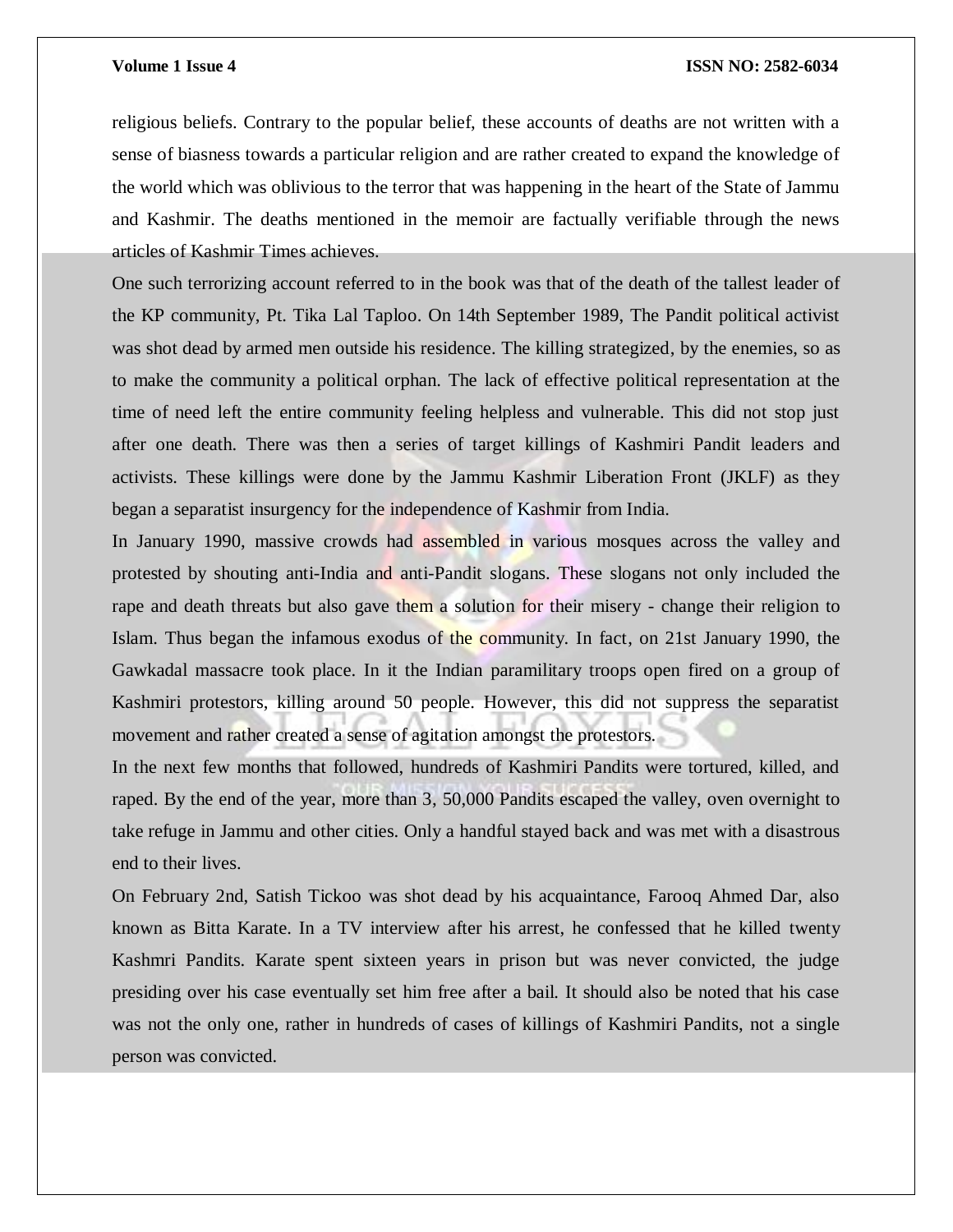# **Volume 1 Issue 4 ISSN NO: 2582-6034**

However, even after the murders of thousands of Pandits, the fire in the valley of Kashmir did not die out. On March 21st, 1997, seven Kashmiri Pandit Hindu villagers in Sangrampora village of Budgam district were killed, calling it the Sangrampora massacre. The rationale of these killings which were viewed as ethnic cleansing was believed to be to dishearten the Hindu's who had fled Kashmir from returning and were restored by the Farooq Abdullah government.

The author, Rahul Pandita, also interviewed Dr. Vinod Kumar Dhar, the sole survivor of the Wandhama massacre. On 25 January 1998, 23 Kashmiri Pandits, living in the town of Wandhama were, were executed by unidentified shooters. As indicated by the declaration of one of the over comers of the episode, a 14-year-old Hindu kid named Vinod Kuman Dhar, the shooters went to their home dressed like Indian Army fighters, had tea with them, sitting tight for a radio message showing that all Pandit families in the town had been covered. After a short discussion, they gathered together all the individuals from the Hindu family units and afterward immediately gunned them down with Kalashnikov rifles.

Furthermore, the slaughter was purportedly dedicated by Abdul Hamid Gada of the Hizbul Mujahideen and was coordinated to agree with the Shab-e-Qadar, the holiest night of the period of Ramzan, when devotees remain alert until sunrise.

In this way, it was broadcasted that the individual from the network got no opportunities of being reestablished back to their homes. For example, the outfitted aggressors came wearing fake military regalia. The assault occurred between 11 pm and 12 PM. Casualties included 11 men, 11 ladies, and two little young men who were arranged and fired and slaughtered by the shooters. The casualties extended from a 65-year-elderly person to a 2-year-old kid. On the night of 23 March 2003, the fear-based oppressors entered at Nadimarg town close Shopian in Pulwama area in Jammu and Kashmir and hauled the Hindus out from their homes, lined them and shot them from programmed weapons.

The author also gave a note of personal experience where he was encouraged to turn to violence to restore his losses. However, just like all to other members of the community, he chose the path of righteousness and did not bow down to the level of the ones who destroyed their lives. These values, the author claimed were inculcated into the young minds by their parents. Thus he expressed that his father played a vital role in keeping him on a disciplined path.

He also expresses the fact that even though the community lost their homes, they did not lose their humanity. Thus they grabbed all the educational and professional benefits that they could